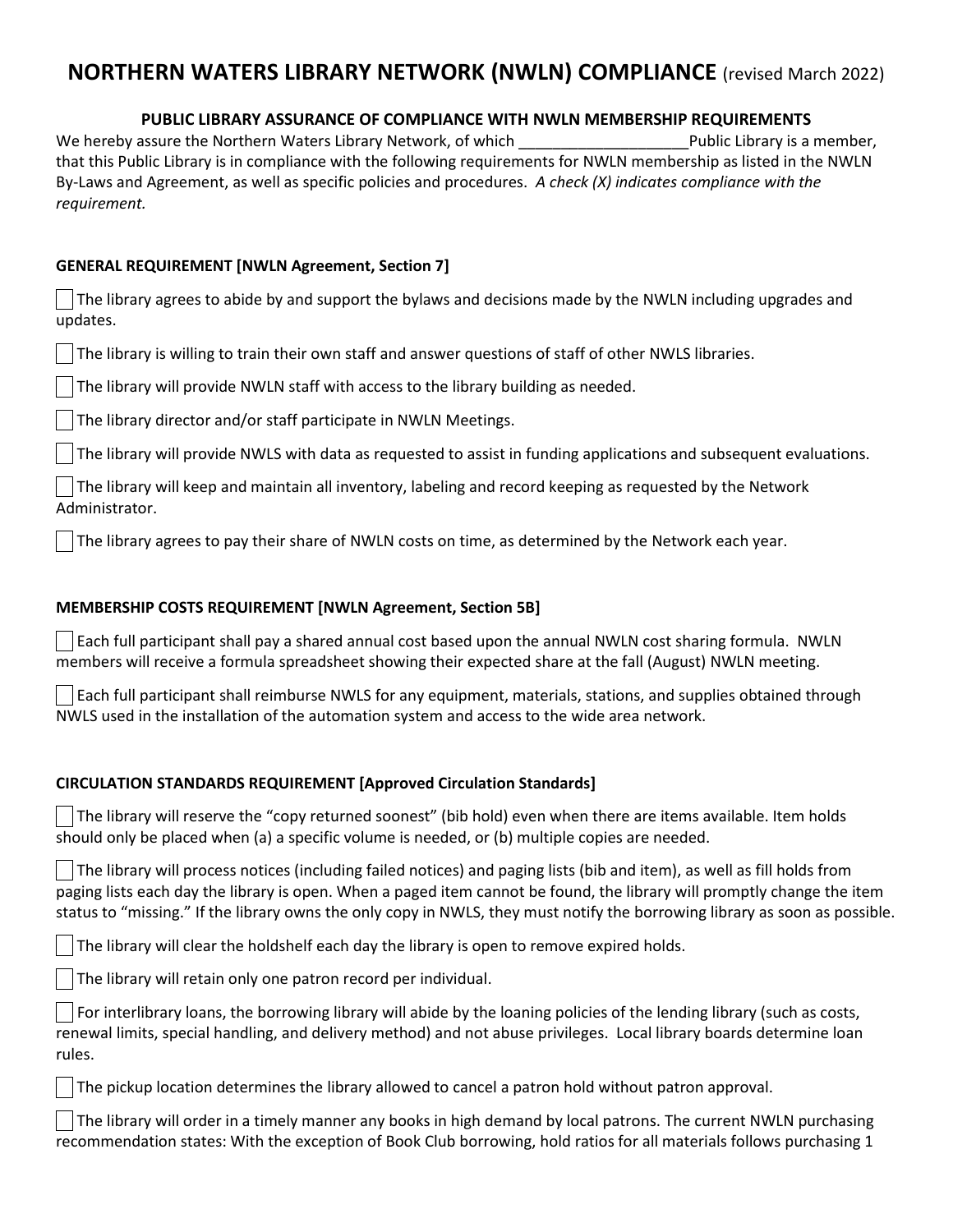copy for 5-14 local holds; 2 copies for 15-29 local holds; 3 copies for 30-49 local holds; 4 copies of 50-99 local holds; and 5 copies for 100 local holds or more.

 If the library chooses to maintain a "Lucky Day" collection, the library agrees that for each Lucky Day item it owns it will own at least one other copy of the same item, cataloged on the same bibliographic record in the NWLN system, that is available for regular circulation. Lucky Day items shall circulate with standard, system-wide Lucky Day loan rules.

 Library employees (and volunteers) will sign upon hire an agreement stating they will not tamper or compromise privacy of library records, with an annual reminder to staff of the rule.

 The library will block circulation to patrons with outstanding bills of \$10 or more for replacement costs, goods, and services but excluding fines which may be negotiable.

 Patrons may pay fines at any NWLN library. Replacement fees and manual charges described as COLLECTION AGENCY REPORT CHARGE will be sent to the owning library with a receipt. Libraries will not waive bills owed to other libraries.

The library may apply the same blocks to all walk-in patrons.

 The library will create new patron records as complete as possible before any circulation transactions are made. The library will keep patron records up to date and promptly attend to pop-up messages. A complete record includes data in the following fields: patron type, patron status, home library, county code, local government code, name, address, home telephone, and email.

 Patron names are entered last name first, comma, first full name (no nick-names) and middle name. The library will avoid using characters in names.

Circulations on behalf of an institution will use an account coded to follow state requirements.

#### **DATABASE INTEGRITY STANDARDS REQUIREMENT [Cataloging Agreement & Approved Cataloging Standards]**

 $\vert\,\,\,\vert$ NWLN member libraries agree to participate in resource sharing according to NWLN polices, including making certain its new materials appear on the area-wide database and lend all materials to other libraries (subject to such reasonable limitations as agreed to between the library and NWLS). Maintenance of an accurate holdings list is a requirement for participating in interlibrary loan.

The library agrees to comply with NWLN Centralized Cataloging Procedures.

 The library will provide the actual item to NWLS when needed if NWLS is requested to perform the original cataloging.

 The library will construct call numbers following the most current Dewey Decimal Classification Schedules, except for federal documents, which may carry only Superintendent of Documents (SuDoc) classification. Suggested call numbers will include "cuttering."

 The library will notify NWLS when an error or discrepancy in a bibliographic record is found and identify such error or discrepancy.

The library will delete its withdrawn items from the NWLN database.

The library will perform the physical processing of its own items.

The library will send any new cataloger to cataloging and database workshops conducted by NWLS.

The library's cataloging staff will receive and read cataloging instruction emails and receive training as needed.

#### **TECHNOLOGY SUPPORT REQUIREMENT [NWLS Technology Support Policy]**